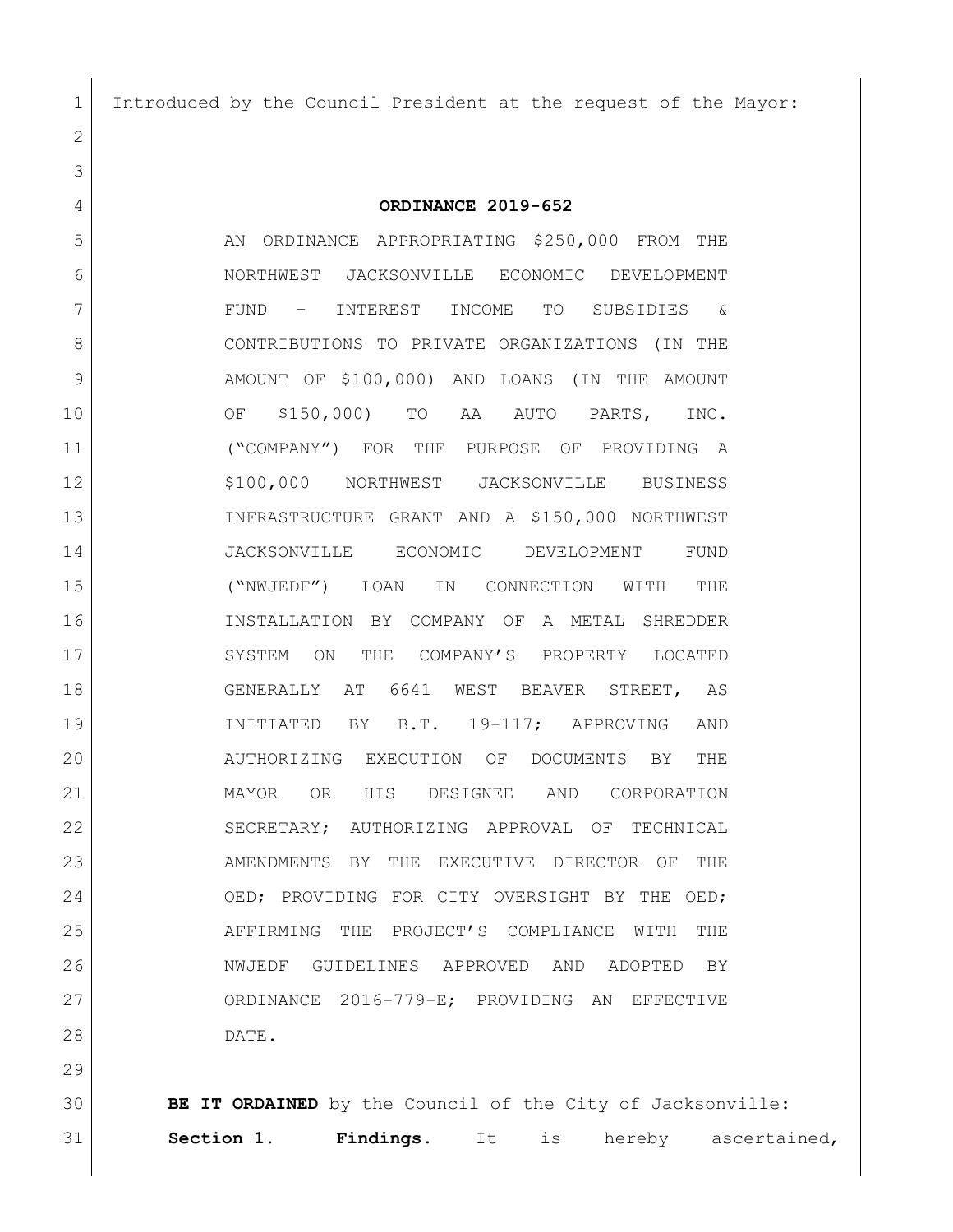1 determined, found and declared as follows:

2 The location of the Company's project in Jacksonville, Florida, ("Project") is more particularly described in the Economic Development Agreement. The Project will promote and further the public and municipal purposes of the City.

 Enhancement of the City's tax base and revenues, are matters of State and City policy and State and City concern in order that the 8 State and its counties and municipalities, including the City, shall 9 not continue to be endangered by unemployment, underemployment, economic recession, poverty, crime and disease, and consume an excessive proportion of the State and City revenues because of the extra services required for police, fire, accident, health care, elderly care, charity care, hospitalization, public housing and housing assistance, and other forms of public protection, services and facilities.

 The provision of the City's assistance as identified in the Economic Development Agreement is necessary and appropriate to make the Project feasible; and the City's assistance is reasonable and not excessive, taking into account the needs of the Company to make the Project economically and financially feasible, and the extent of the public benefits expected to be derived from the Project, and taking into account all other forms of assistance available.

 The Company is qualified to carry out and complete the construction and equipping of the Project, in accordance with the Economic Development Agreement.

26 The authorizations provided by this Ordinance are for public uses and purposes for which the City may use its powers as a county, municipality and as a political subdivision of the State of Florida and may expend public funds, and the necessity in the public interest for the provisions herein enacted is hereby declared as a matter of legislative determination.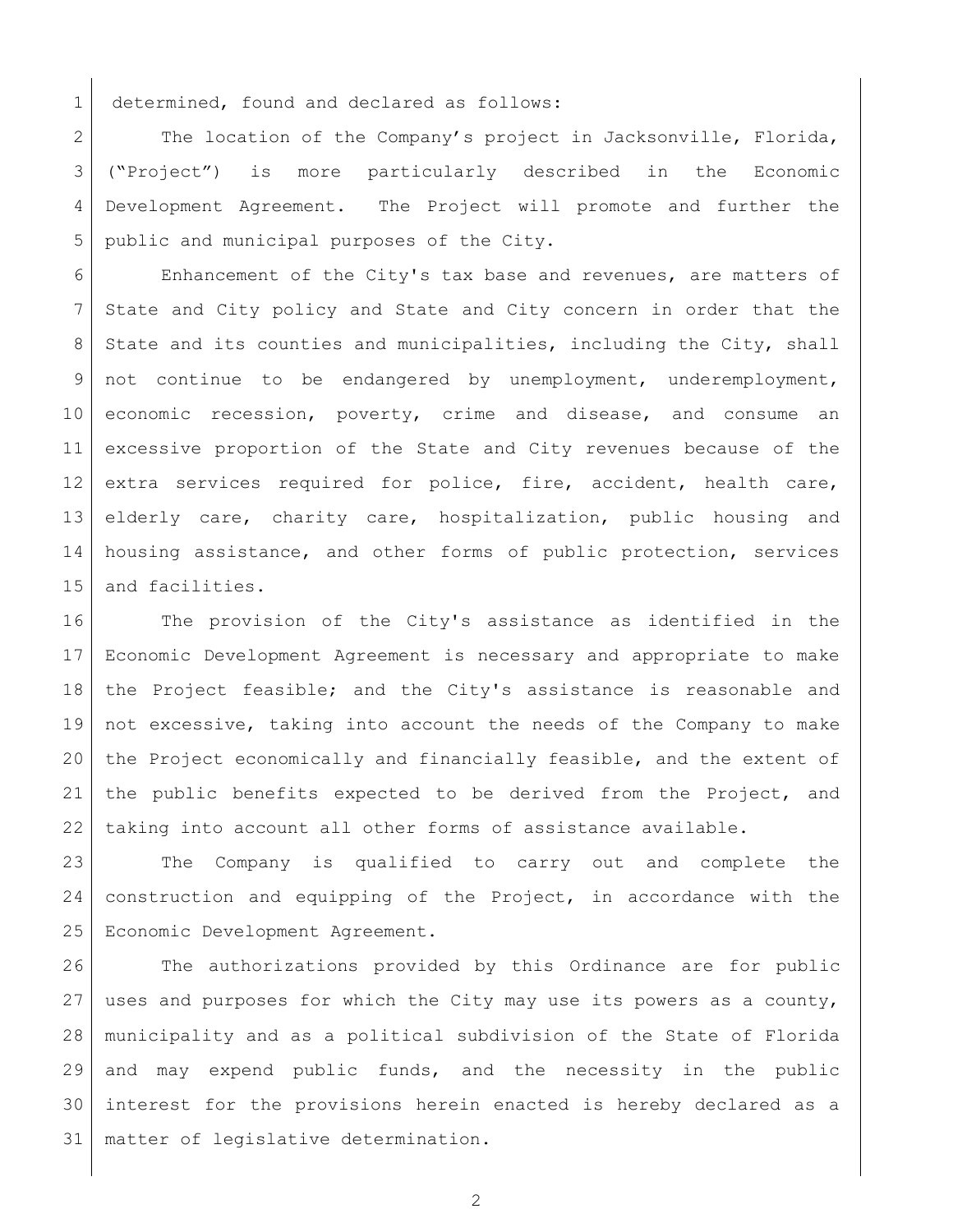1 This Ordinance is adopted pursuant to the provisions of Chapters 163, 166 and 125, Florida Statutes, as amended, the City's 3 Charter, and other applicable provisions of law.

 **Section 2. Appropriation.** For the 2018-2019 fiscal year, within the City's budget, there are hereby appropriated the indicated sum(s) from the account(s) listed in subsection (a) to 7 the account(s) listed in subsection (b):

 (B.T. 19-117 attached hereto as **Exhibit 1** and incorporated herein 9 by this reference)

10 | (a) Appropriated from: 11 See Revised B.T. 19-117 \$250,000

 (b) Appropriated to: 13 See Revised B.T. 19-117 \$250,000

 (c) Explanation of Appropriation: the appropriation 15 above is appropriating \$250,000 from the Northwest Jacksonville Economic Development Fund to provide a 17 | Grant and loan to the Company to assist in funding improvements relating to the installation of a metal 19 Shredding system on the project site.

 **Section 3. Purpose of Appropriation.** The purpose of the appropriation above is to assist the Company in making site improvements as necessary to support the installation of a metal 23 | shredding system on the project site, including but not limited to costs attendant to stormwater improvements, installation of curb and gutters for 1,550 linear feet, and sidewalk improvements along West Beaver Street. A copy of the Project Summary is attached hereto as **Exhibit 2**.

 **Section 4. Economic Development Agreement and Loan Documents Approved**. There is hereby approved, and the Mayor or his designee and Corporation Secretary are authorized to enter into an Economic Development Agreement and the Loan Documents referenced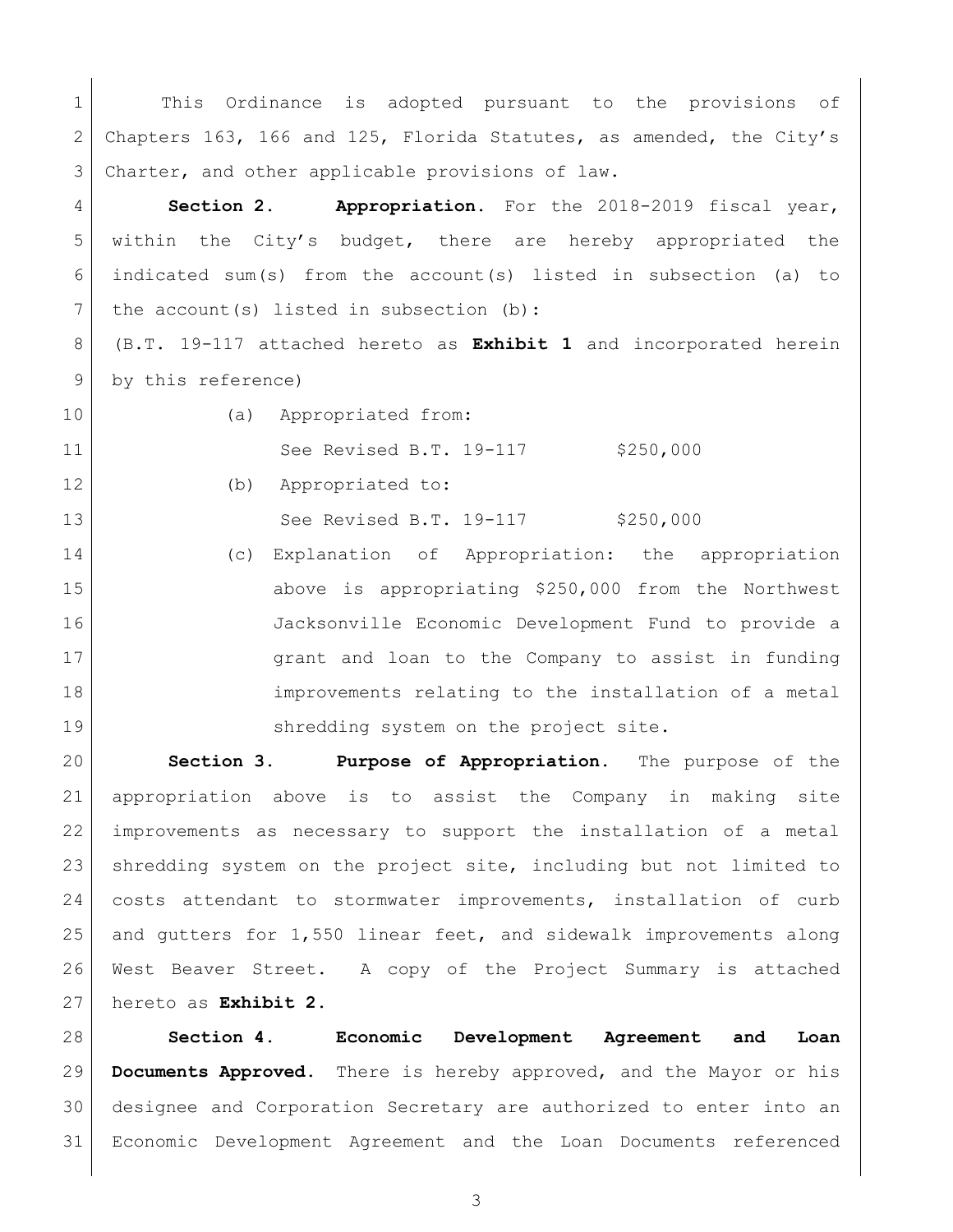therein (collectively, the "Agreement") between the City and the Company, in substantially the same form as has been placed **On File** 3 with the Legislative Services Division (with such "technical" 4 changes as herein authorized).

 The Agreement may include such additions, deletions and changes as may be reasonable, necessary and incidental for carrying out the purposes thereof, as may be acceptable to the Mayor, or his designee, with such inclusion and acceptance being evidenced by 9 execution of the Agreement by the Mayor or his designee. No modification to the Agreement may increase the financial obligations or the liability of the City and any such modification shall be technical only and shall be subject to appropriate legal review and approval of the General Counsel, or his or her designee, and all other appropriate action required by law. "Technical" is herein defined as including, but not limited to, changes in legal descriptions and surveys, descriptions of infrastructure improvements and/or any road project, ingress and egress, easements and rights of way, performance schedules (provided that no performance schedule may be extended for more than one year without 20 Council approval), design standards, access and site plan, which have no financial impact.

 **Section 5. Designation of Authorized Official/OED Contract Monitor.** The Mayor is designated as the authorized official of the City for the purpose of executing and delivering any contracts, notes and documents and furnishing such information, data and documents for the Agreement as may be required and 27 otherwise to act as the authorized official of the City in connection with the Agreement, and is further authorized to designate one or more other officials of the City to exercise any of the foregoing authorizations and to furnish or cause to be furnished such information and take or cause to be taken such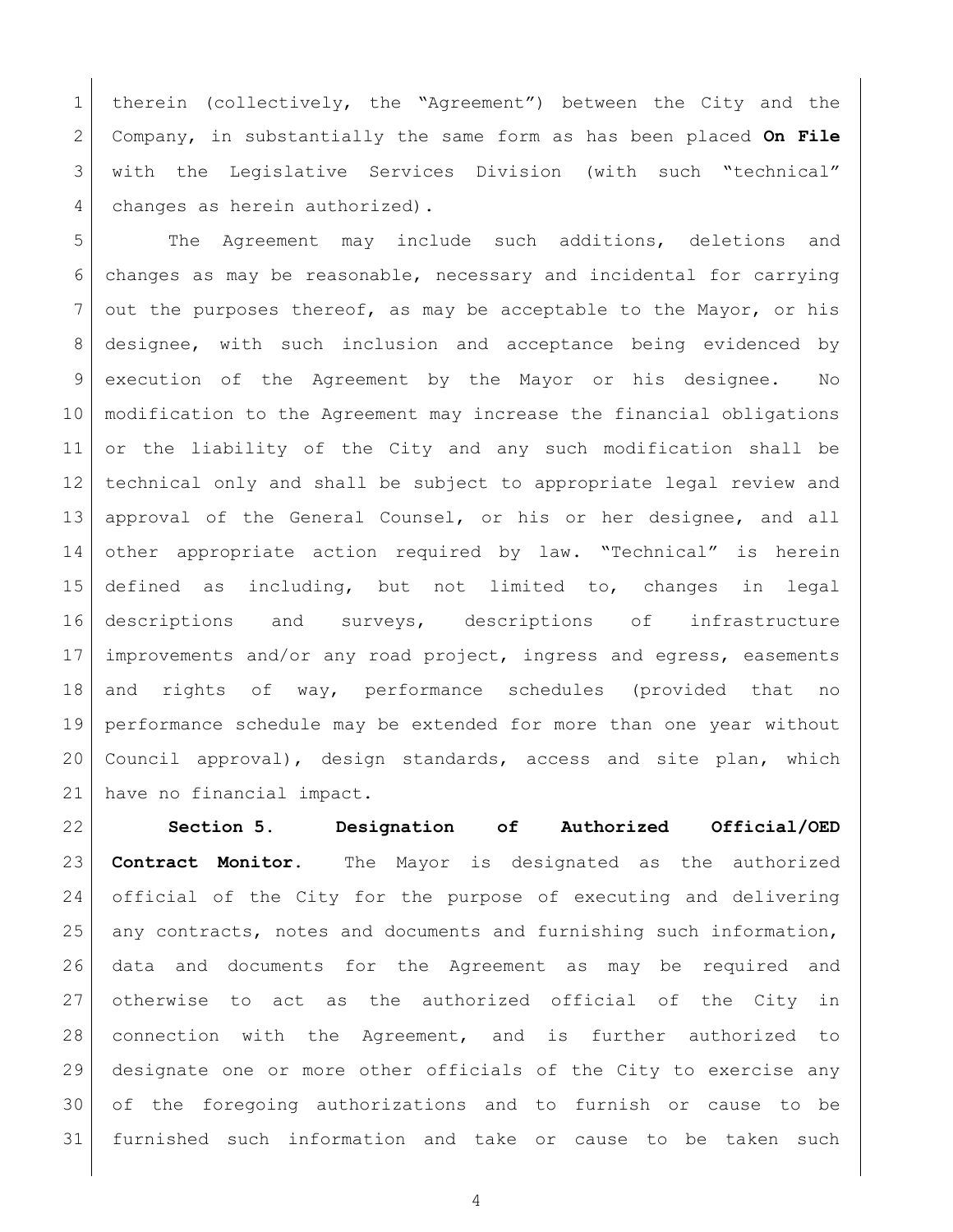action as may be necessary to enable the City to implement the Agreement according to its terms. The OED is hereby required to administer and monitor the Agreement and to handle the City's 4 responsibilities thereunder, including the City's responsibilities under the Agreement working with and supported by all relevant City departments.

 **Section 6. Further Authorizations.** The Mayor, or his designee, and the Corporation Secretary, are hereby authorized to execute the Agreement and all other contracts and documents and otherwise take all necessary action in connection therewith and herewith. The Executive Director of the OED, as contract 12 administrator, is authorized to negotiate and execute all necessary changes and amendments to the Agreement and other contracts and documents, to effectuate the purposes of this Ordinance, without further Council action, provided such changes and amendments are limited to amendments that are technical in nature (as described in Section 4 hereof), and further provided that all such amendments shall be subject to appropriate legal review and approval by the General Counsel, or his or her designee, and all other appropriate 20 official action required by law.

 **Section 7. Oversight Department.** The OED shall 22 oversee the project described herein.

 **Section 8. NWJEDF Guidelines.** This Ordinance conforms to 24 the NWJEDF Guidelines adopted by City Council Ordinance 2016-779-E.

 **Section 9. Effective Date.** This Ordinance shall become effective upon signature by the Mayor or upon becoming effective 27 without the Mayor's signature.

- 
- 
-